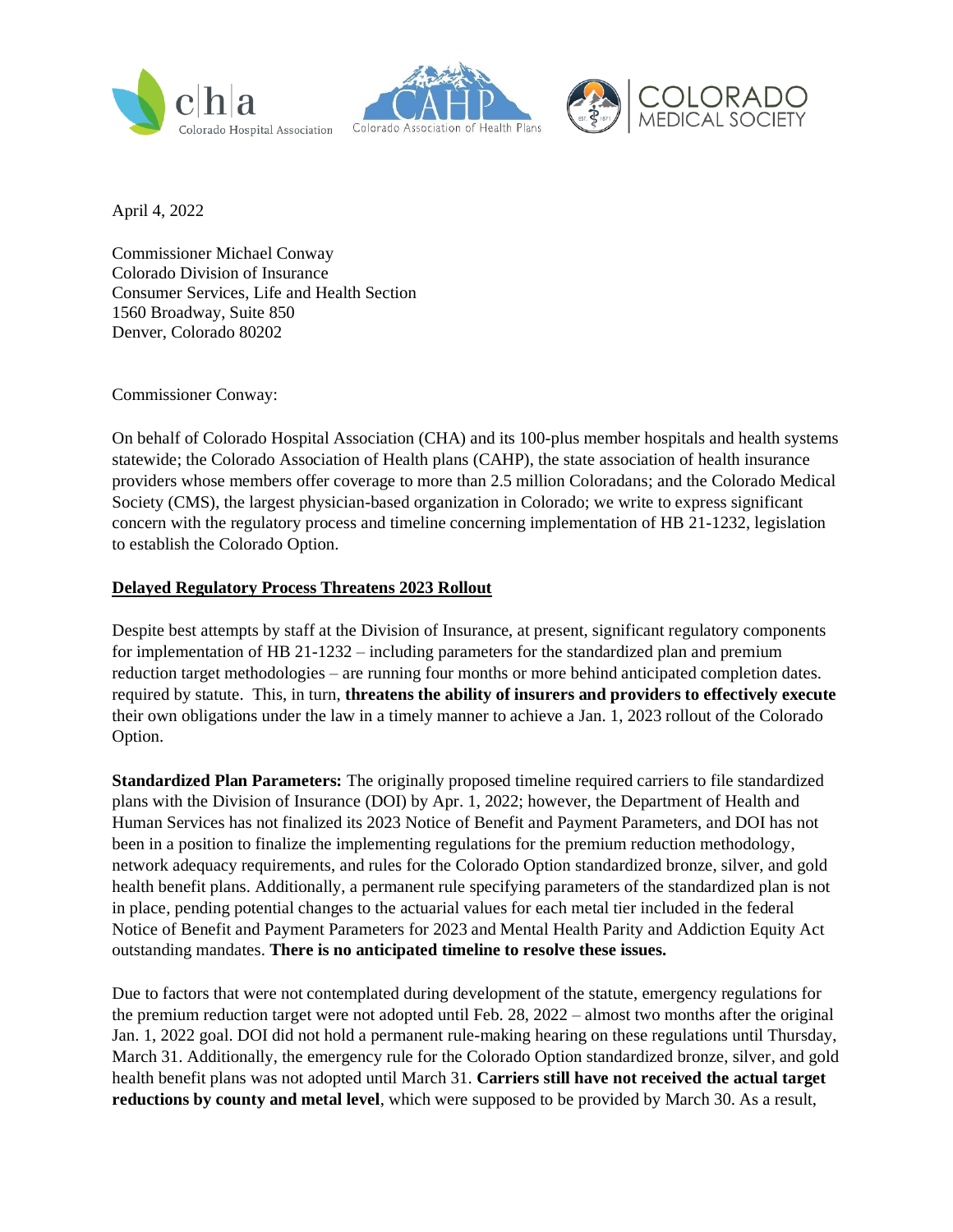





carriers will now have less than one month to renegotiate contracts with providers before informing the DOI in May whether or not they will be able to meet the five percent target reduction required by statute. Additionally, there is still an open comment period related to the pricing actuarial value adjustment for the premium rate reduction requirements, and it is unclear when this regulation will be finalized.

The delay of these regulatory guidelines has made it incredibly difficult for carriers to understand the five percent reduction targets and develop plans to achieve those targets for the 2023 plan with such limited timeframes. Subsequently, it will be almost impossible for carriers, providers, and facilities to effectively comply in this limited time frame. Additionally, the Division has not yet addressed significant, outstanding actuarial concerns detailed in the enclosed attachment.

Best,

Katherine Mulready

Chief Strategy Officer, Colorado Hospital Association

Amanda Massey

Executive Director, Colorado Association of Health Plans

Bryan Campbell

Chief Executive Officer, Colorado Medical Society

## **Additional Information on Actuarial Flaws:**

CHA, CAHP, and CMS have serious concerns that the state's actuarial analysis seriously disregards adjustments required by statute and existing mandates. These are concerns that need to be addressed for program feasibility and sustainability. Specifically, the current methodology does not accurately account for:

- 1. An actuarially sound pricing trend
- 2. Differences in Essential Health Benefit requirements from 2021 to 2023
- 3. Additional state-mandated benefits

To achieve the premium reduction targets without destabilizing the health care industry, HB 21-1232 required the commissioner to account for "*any actuarial differences between the standardized plan and the health benefit plans [carriers] offered in the 2021 calendar year.*" The law further requires that the standardized benefit plan be "*actuarially sound and allow a carrier to continue to meet the financial requirements of [state law].*" In order for the Colorado Option plans to be actuarially sound, they must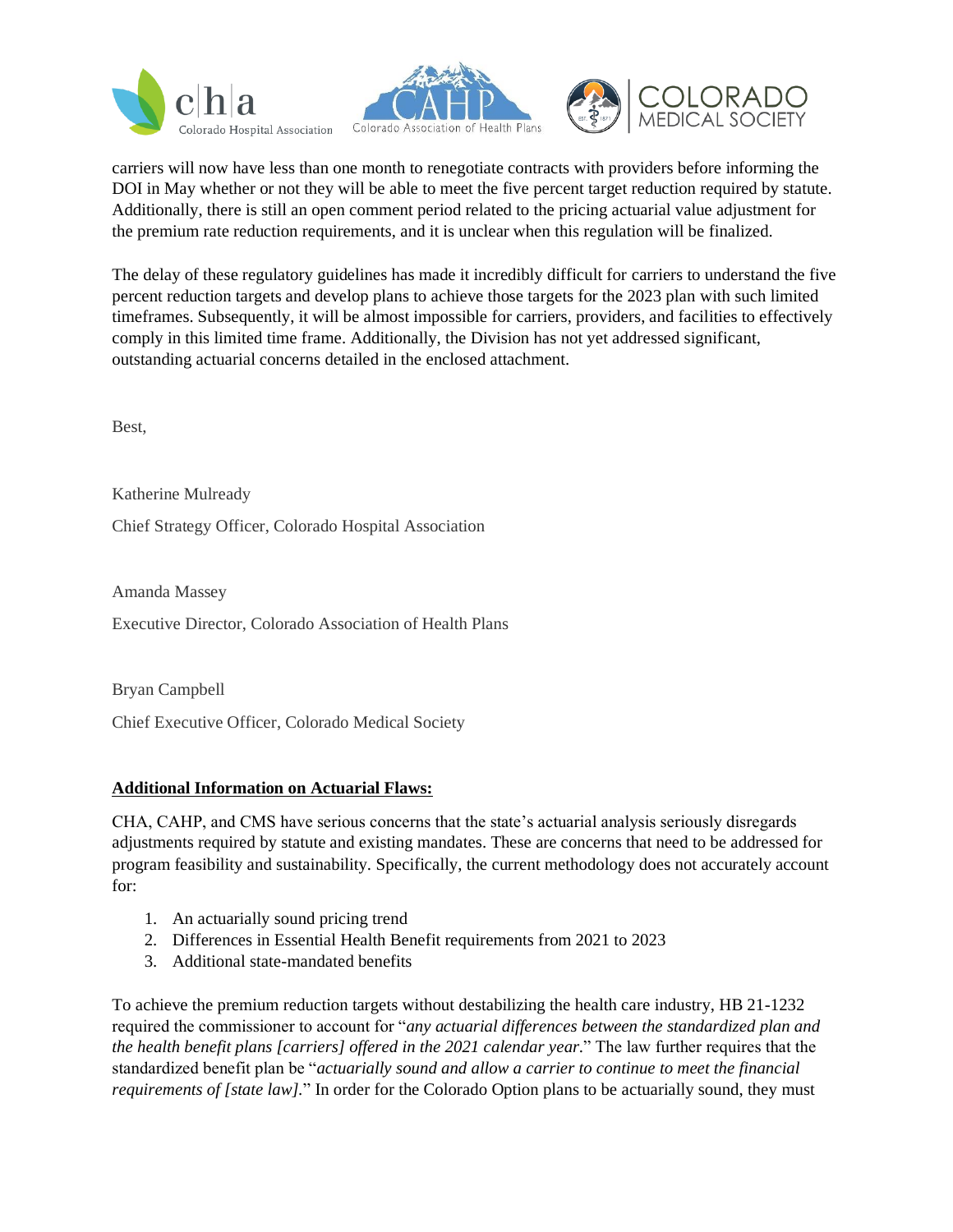





include an actuarially sound pricing trend. An actuarially sound pricing trend must project future spending by including expected changes in utilization, deductible leveraging, changes in enrollment mix, etc. Conversely, the premium reduction target methodology requires a historical average of Medical CPI-U in lieu of an actuarially sound pricing trend. The Medical CPI-U metric is not appropriate since it represents a fixed basket of goods and is a retrospective measure.

Colorado received approval from the federal government in 2021 to update its Essential Health Benefits (EHB) package beginning in 2023. This will materially change the level of benefits offered in 2023 relative to the 2021 EHB package. Added benefits include acupuncture, gender affirming care, mental health wellness exams, and changes to drug coverage. **The premium reduction methodology does not accurately account for the impacts of the updated EHB.** The Division's actuaries estimated the total cost of these benefit changes at 0.16 percent of premium, which is based in part on Wakely's utilization assumptions over 20 to 40 years and on data from Wakely from 2017.<sup>1</sup> Other independent actuaries' analysis of the same benefits yielded remarkably different results – equating to potentially a nine-fold difference in impact to premiums, as outlined below. These changes will have a direct impact on what consumers must bear in out-of-pocket premium expense with additional downstream impacts on providers responsible for collecting cost sharing from patients when services are received.

Additionally, the DOI has not yet accounted for all other mandates passed in addition to the 2023 EHB package. Essential to the framework of HB 21-1232 is the concept that independent adjustments to the underlying value of the standardized benefit plan – such as new benefit mandates – would not undercut the potential for carriers and providers to successfully achieve the premium reduction targets specified in the legislation. Additionally, recent legislation (HB 20-1158) requires coverage of additional infertility and reproductive services. This was not included in the state's recent EHB package but will be required to be built into premiums in plan year 2023. While there is no estimate at this time, it is important for the DOI to review what qualifies as a mandate and include those estimates in the methodology.

Based on the statutory requirement for appropriate comparative adjustment described above, it is deeply concerning that outside analysis regarding EHB and state mandates, even using rigid actuarial industry standards, have yielded impact differences that could be as little as 0.88 percent and as great as 2.45 percent. These mathematical differences must be accounted for in any actuarial estimate of the savings anticipated by this waiver.

| <b>EHB/Mandate Additions</b>        | <b>DOI</b> Estimate | <b>Outside Estimate</b>      |
|-------------------------------------|---------------------|------------------------------|
| Acupuncture, gender affirming care, | $0.16\%$ of         | $0.28\%$ to 1.45% of premium |
| mental health wellness exams, and   | premium             |                              |
| changes to drug coverage            |                     |                              |
| <b>Prevention Of Substance Use</b>  | Not addressed       |                              |
| Disorders $(HB21-1276)$             |                     |                              |
| Pharmacy Benefit Manager And        | Not addressed       |                              |
| Insurer Requirements (HB21-1297)    |                     |                              |
| Eliminate Donor Costs For Living    | Not addressed       |                              |
| Organ Donations $(HB21 - 1140)$     |                     |                              |

<sup>1</sup> Wakely CO EHB Actuarial Report 2021050